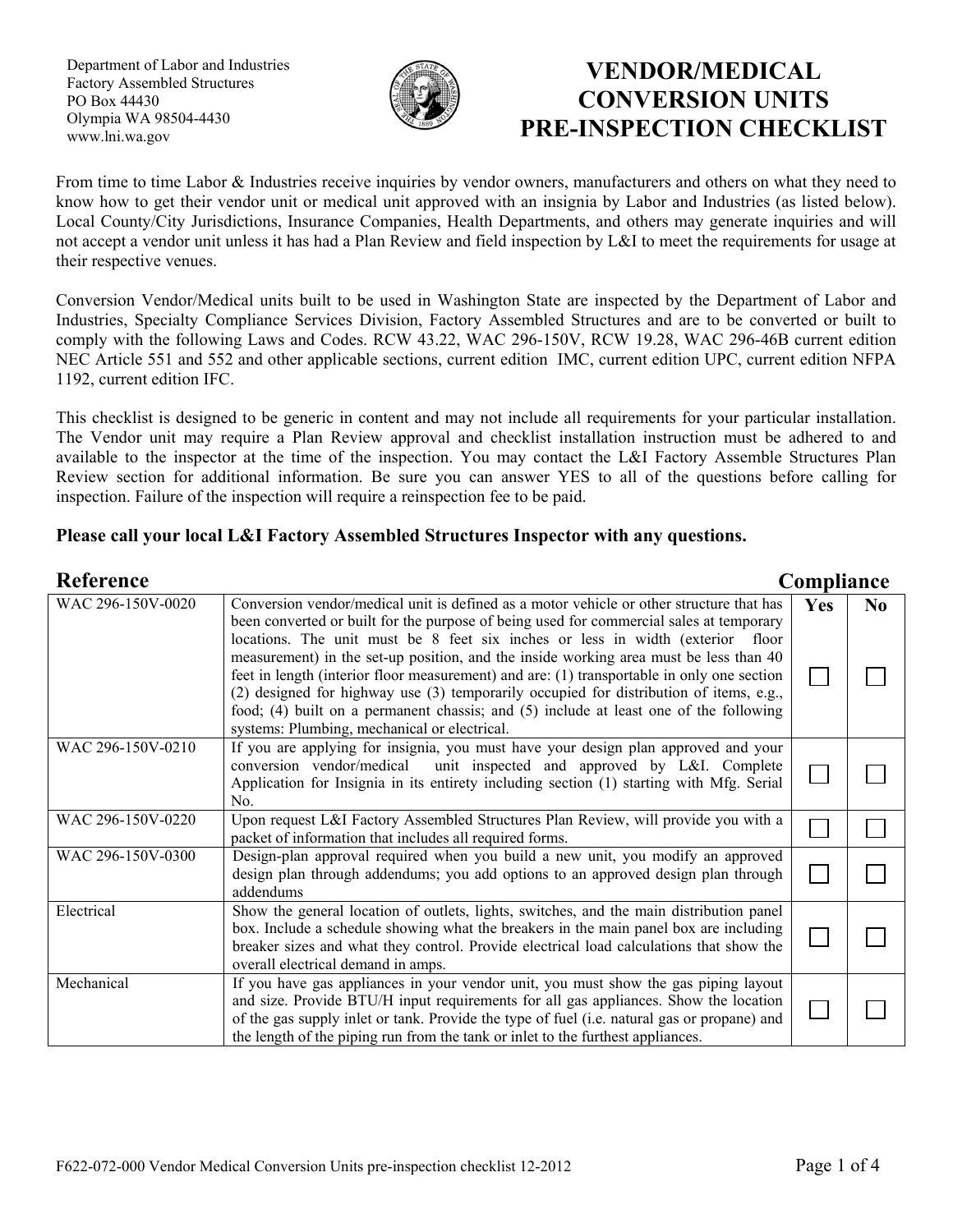| <b>Reference</b>                      |                                                                                                                                                                                                                                                                                                                                                                                                                                                                                                                                                                                                                                                                                                                                               | Compliance |    |
|---------------------------------------|-----------------------------------------------------------------------------------------------------------------------------------------------------------------------------------------------------------------------------------------------------------------------------------------------------------------------------------------------------------------------------------------------------------------------------------------------------------------------------------------------------------------------------------------------------------------------------------------------------------------------------------------------------------------------------------------------------------------------------------------------|------------|----|
| Plumbing                              | Show the locations of all sinks, holding tanks, and other plumbing fixtures. Include pipe<br>sizes for water supply and drainage, waste and vent pipes. Provide information on the                                                                                                                                                                                                                                                                                                                                                                                                                                                                                                                                                            | Yes        | No |
|                                       | operating pressure in the water supply system, length of water piping from the inlet or<br>pump to the furthest fixture. Show the location and size of the drainage system outlet.<br>Provide type of piping material being used for water and DWV.                                                                                                                                                                                                                                                                                                                                                                                                                                                                                           |            |    |
| Structural                            | Only concentrated loads of 500 lbs. or more in a 16 square foot area need to be<br>engineered.                                                                                                                                                                                                                                                                                                                                                                                                                                                                                                                                                                                                                                                |            |    |
| WAC 296-150V-1420                     | Provide label at exterior gas connection listing type of system (LP or NATL), BTU<br>Input Rating and if excess input is allowed.                                                                                                                                                                                                                                                                                                                                                                                                                                                                                                                                                                                                             |            |    |
| WAC 296-150V-1100                     | The flame-spread requirements for all walls and ceilings must be 200 flame-spread or<br>less.                                                                                                                                                                                                                                                                                                                                                                                                                                                                                                                                                                                                                                                 |            |    |
| WAC 296-150V-1110                     | The exposed wall adjacent to the cooking range must be 50 flame-spread or less, such<br>as 5/16 inch gypsum board or material having equivalent fire protective properties. All<br>openings for pipes and vents in furnace and water heater spaces shall be tight-fitted or<br>fire-stopped.                                                                                                                                                                                                                                                                                                                                                                                                                                                  |            |    |
| WAC 296-150V-1120                     | The bottom and sides of combustible cabinets over cooking appliances or tops including<br>a space of 6 inches from the edge of the burners must be protected with at least 5/16<br>inch sheetrock with a 25 flame spread. This material must be behind deep fat fryers,<br>grills, ranges, and other cooking appliances. It must extend 6 inches beyond the edge of<br>the appliance and range hood. (1) Range hoods for commercial equipment must meet<br>the requirements of the International Mechanical Code such as Type I or II hoods and<br>Fire suppression. (2) Range hoods for noncommercial equipment may be of a<br>residential type, the hood must be centered over and at least as wide as the top of the<br>cooking appliance. |            |    |
| WAC 296-150V-1180                     | Pass-through window areas shall be safety glazed based on the IBC 2406.1 Each pane<br>of safety glazing installed in a hazardous location shall be identified                                                                                                                                                                                                                                                                                                                                                                                                                                                                                                                                                                                 |            |    |
| WAC 296-150V-1185                     | The exit door must have at least 28 inches wide opening by 72 inches high, units with<br>doors less than 28 inches in width must have a second means of exit. The second means<br>of exit shall be 24 inches by 17 inches. When there are employees, a minimum of 28<br>inch clear door opening must be provided                                                                                                                                                                                                                                                                                                                                                                                                                              |            |    |
| WAC 296-150V-1303                     | Storage batteries must be securely attached to the vendor unit. They must be installed in<br>an area which is vapor tight to the interior and ventilated directly to the exterior. When<br>batteries are installed in a compartment, the compartment must be ventilated with<br>openings not less than 2 square inches at the top and 2 square inches at the bottom.<br>Batteries shall not be installed in a compartment containing spark or flame producing<br>equipment.                                                                                                                                                                                                                                                                   |            |    |
| WAC 296-150V-1350                     | LP-Gas containers must be mounted on either; (1) the A-frame and not lower than the<br>bottom of the trailer frame. (2) installed in a compartment that is vapor-tight to the<br>inside of the vendor/medical unit and accessible only from the outside; or be mounted<br>on the chassis or to the floor and neither the container nor its supports may be lower<br>than the top of the axle height.                                                                                                                                                                                                                                                                                                                                          |            |    |
| WAC 296-150V-1350<br>NFPA1192 5.2.6.1 | LP-Gas container being housed in a compartment enclosure shall be ventilated at or<br>near the top and at the extreme bottom to facilitate diffusion of vapors. The vents shall<br>be equally distributed between the floor and ceiling of the compartment. Vents shall<br>have an unrestricted discharge to the outside atmosphere. LP-Gas containers shall be<br>secured in place so they will not become dislodged.                                                                                                                                                                                                                                                                                                                        |            |    |
| WAC 296-150V-1360-<br>1390            | Vendor & Medical units using gas may be piped for LPG, NG or both. Fuel gas piping<br>shall not be concealed inside walls or floors of the unit. It may pass perpendicular<br>through a wall or floor only when protected by a weather resistant and snug fitting<br>grommet. Only pipe joint compound approved for the type of Fuel gas $\&$ Fuel gas pipe<br>shall be used and shall be supported every 4 feet by metal hangers or strapping or by a<br>structural member. Fuel gas piping shall be rigidly anchored within 6 inches of the<br>supply connections.                                                                                                                                                                          |            |    |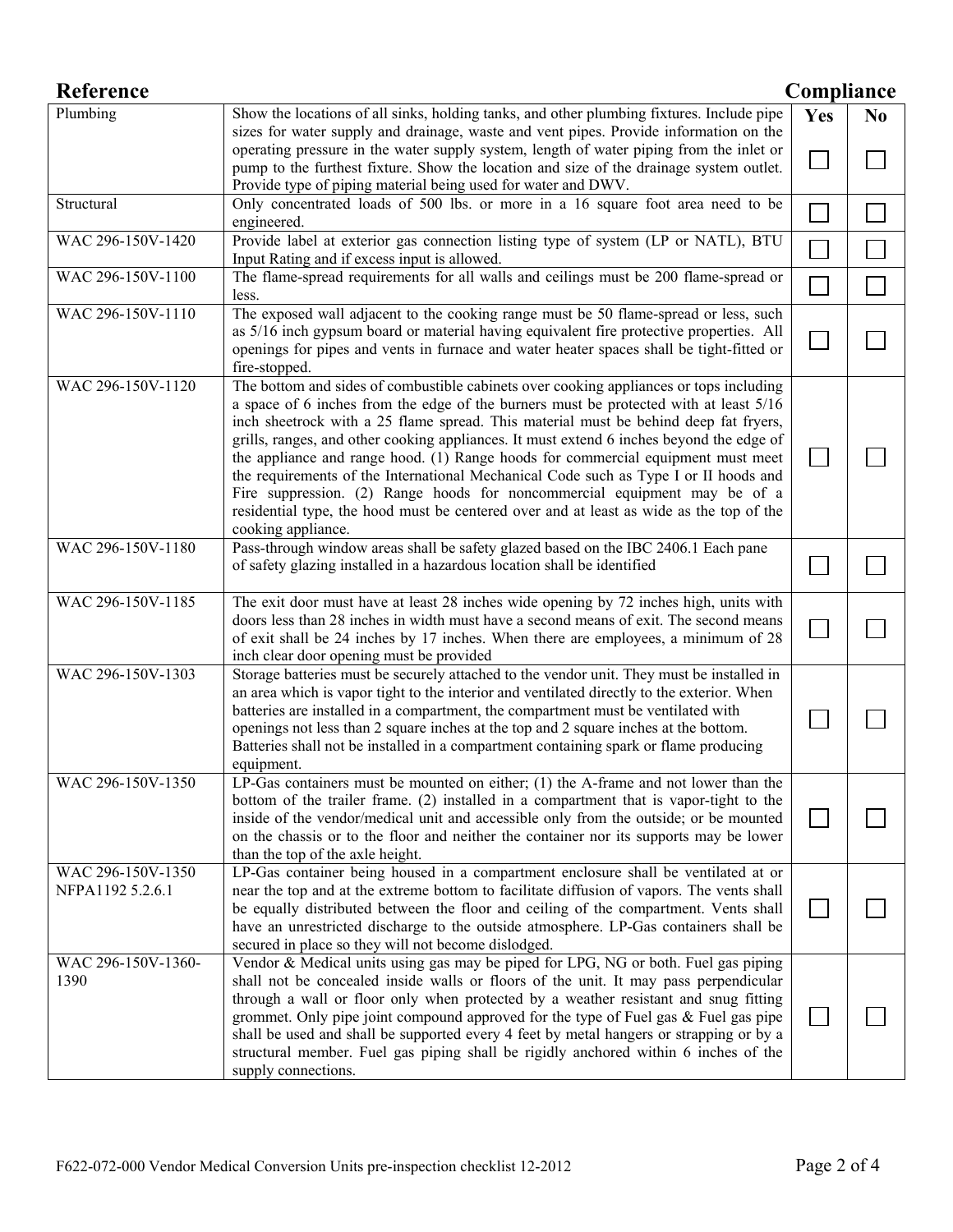| <b>Reference</b>  |                                                                                                                                                                                                                                                                                                                                                                                                                                                                                                                                                                                                                                                                                                                                                                                                                                                                                                                                                                                                                                                                                                                                                                                                                                                | Compliance |                |
|-------------------|------------------------------------------------------------------------------------------------------------------------------------------------------------------------------------------------------------------------------------------------------------------------------------------------------------------------------------------------------------------------------------------------------------------------------------------------------------------------------------------------------------------------------------------------------------------------------------------------------------------------------------------------------------------------------------------------------------------------------------------------------------------------------------------------------------------------------------------------------------------------------------------------------------------------------------------------------------------------------------------------------------------------------------------------------------------------------------------------------------------------------------------------------------------------------------------------------------------------------------------------|------------|----------------|
| WAC 296-150V-1410 | Fuel gas piping shall not be used for an electrical ground. Fuel gas line must be                                                                                                                                                                                                                                                                                                                                                                                                                                                                                                                                                                                                                                                                                                                                                                                                                                                                                                                                                                                                                                                                                                                                                              | Yes        | N <sub>0</sub> |
|                   | bonded with a number 8 copper minimum or equal conductor to the ground buss or<br>the electrical panel                                                                                                                                                                                                                                                                                                                                                                                                                                                                                                                                                                                                                                                                                                                                                                                                                                                                                                                                                                                                                                                                                                                                         |            |                |
| WAC 296-150V-1440 | A full-way fuel gas shut off valve shall be installed with-in 6 feet of the cooking<br>appliance or within 3 foot of any other appliance inside the unit. A shut off valve<br>may serve more than one appliance                                                                                                                                                                                                                                                                                                                                                                                                                                                                                                                                                                                                                                                                                                                                                                                                                                                                                                                                                                                                                                |            |                |
| WAC 296-150V-1450 | The fuel gas piping system must stand a pressure of at least 10 psi gauge for a<br>period of not less than 15 minutes without showing any drop in pressure. Pressure<br>must be measured with a gauge calibrated to be read in increments of not greater<br>than 1/10 pound. The source of pressure must be isolated before the pressure tests<br>are made. Before a test is begun, the temperature of the ambient air and of the<br>piping must be approximately the same, and constant air temperature must be<br>maintained throughout the test.                                                                                                                                                                                                                                                                                                                                                                                                                                                                                                                                                                                                                                                                                            |            |                |
| WAC 296-150V-1550 | Drain outlets must be equipped with a watertight cap or plug that must be<br>permanently attached to the unit.                                                                                                                                                                                                                                                                                                                                                                                                                                                                                                                                                                                                                                                                                                                                                                                                                                                                                                                                                                                                                                                                                                                                 |            |                |
| WAC 296-150V-1570 | All piping for potable water shall be of approved material. When potable water<br>holding tanks are used they shall be a listed product, (IAPMO, NSF, & UPC). All<br>potable water supply connections shall be equipped with a water tight cap or plug<br>that is permanently attached to the vehicle, chain or strap.                                                                                                                                                                                                                                                                                                                                                                                                                                                                                                                                                                                                                                                                                                                                                                                                                                                                                                                         |            |                |
| WAC 296-150V-1580 | Water heater relief valves must be provided with full-size drains. Drains must be<br>directed to the exterior of the unit, exiting at least 6 inches above the ground, and<br>must exhaust downward. Drain lines must be of a material approved for hot water<br>distribution and must drain fully by gravity, must not be trapped, and must not have<br>their outlets threaded.                                                                                                                                                                                                                                                                                                                                                                                                                                                                                                                                                                                                                                                                                                                                                                                                                                                               |            |                |
| WAC 296-150V-1590 | Waste water holding tanks must be listed for the intended use, securely installed,<br>easily removable for service, Neither the inlet nor vent fitting may extend<br>downward into the tank more than 1-1/2 inches. Drain opening must be located at<br>the lowest point of the tank. Tanks must be vented at the highest point in the top of<br>the tank by one of the following methods; (1) A $1-1/4$ inch diameter vent pipe. (2)<br>A continuous vent serving as a drain from one additional fixture provided the drain<br>portion is increased one pipe size larger than the connected trap arm. (3) Two or<br>more vented drains when at least one is wet vented and each drain is separately<br>connected to the top of the tank. All waste lines from sinks shall be a minimum of<br>1-1/2 inches, ABS or equivalent. Drain lines from hand wash sink may be 1-1/4<br>inches.<br>An auto-vent may be used to vent drain lines from 1-2 compartment sinks. Three<br>compartment sinks shall be vented per Uniform Plumbing Code.<br>The waste water tank shall have a minimum of $1-1/4$ inch vent extending to the<br>outside of the unit at least 6 foot above the ground. The tank must be approved for<br>this purpose. IAPMO, UPC |            |                |
| NFPA 1192-5.2.5   | Propane containers located less than 18 inches from the exhaust system, the<br>transmission, or a heat-producing component of the internal combustion engine<br>shall be shielded by a vehicle frame member or by a noncombustible baffle with an<br>air space on both sides of the frame member or baffle.                                                                                                                                                                                                                                                                                                                                                                                                                                                                                                                                                                                                                                                                                                                                                                                                                                                                                                                                    |            |                |
| NFPA 1192-6.4.5   | Internal combustion engine-driven generator units shall be listed and installed in<br>accordance with manufacturer's instructions and shall be vapor resistant to the<br>interior of the vehicle. The generator compartment shall be lined with galvanized<br>steel not less than 26 MSG thick                                                                                                                                                                                                                                                                                                                                                                                                                                                                                                                                                                                                                                                                                                                                                                                                                                                                                                                                                 |            |                |